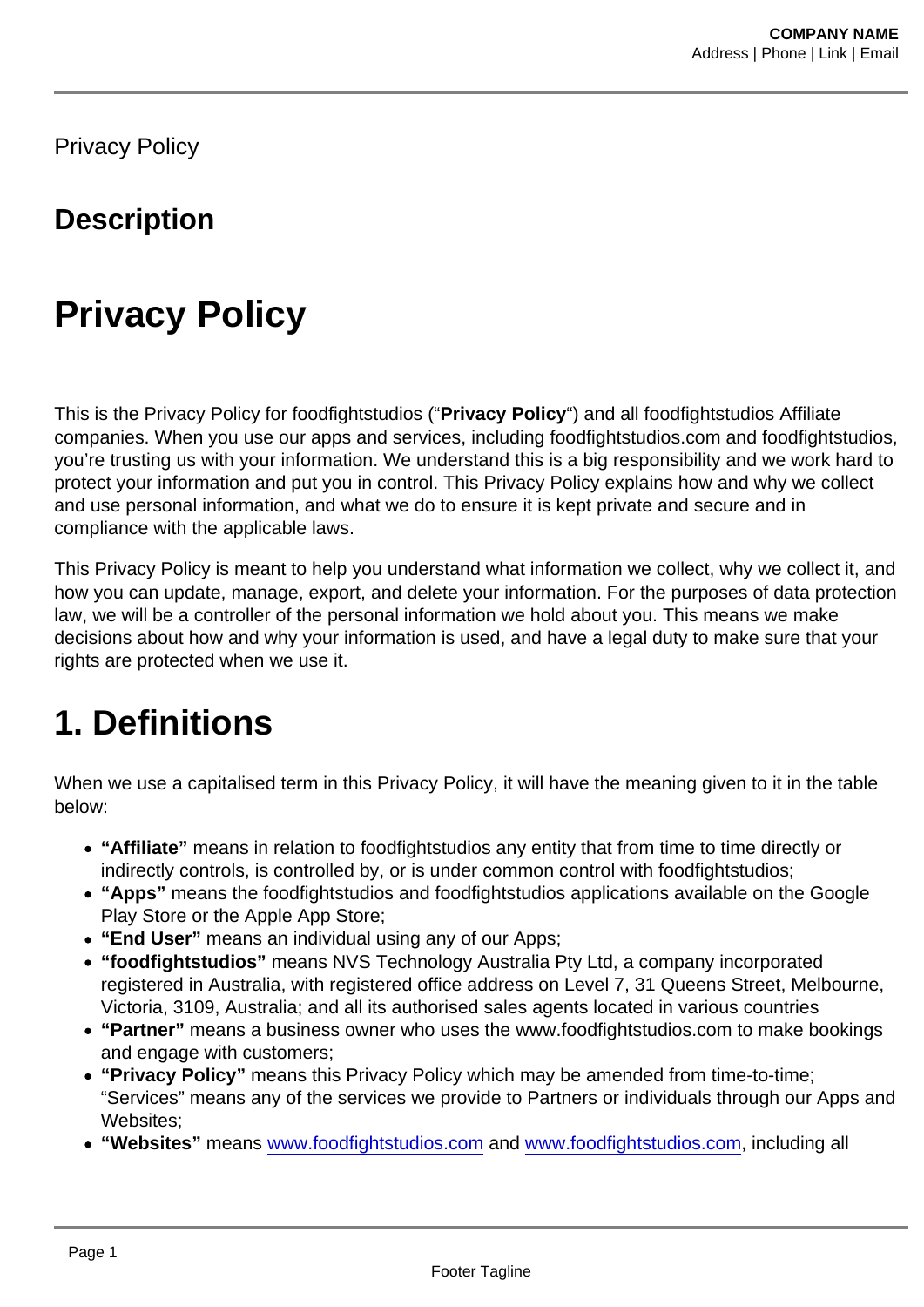subdirectories, subdomains, and mobile sites thereof.

## 2. Who Should Read This Privacy Policy?

This Privacy Policy will apply to you if you are any of the following:

a Partner on the foodfightstudios platform; an End User; ora visitor to any of our Websites. By accessing or using the Services or any of our Websites, you agree to the terms of this Privacy Policy. If we make any significant changes to this Privacy Policy, we will notify you through email or directly through our Apps and Websites.

If you have any questions about our Privacy Policy, don't hesitate to get in touch with us. Please feel free to reach out to us at [info@foodfightstudios.com.](mailto:info@foodfightstudios.com)

### 3. The Personal Information We Collect

We collect personal information (meaning anything that could identify you either by itself, or when combined with other information we are able to gain access to), as described below. When you use our Services, we collect information that your browser sends to us that is called log data, which may include information such as your computer's Internet Protocol ("IP") address, browser version, pages of our Service that you visit, the time and date of your visit, the time spent on those pages, and other statistics. You can always choose not to provide us with your personal information, but it may mean that we are unable to provide you with the Service you have requested.

#### Information you provide to us when creating an account.

When you create an account using either of our Apps or Websites, you provide us with personal information, including your name, e-mail address, postal address, a password, the name of your business (if you are a Partner) and your phone number (if your device has one). We also collect demographic information such as your birth date, age, gender and lifestyle. If you give us permission to do so, we may also collect information about your social media presence, including your usernames.

#### Information we collect as you use our Services.

#### Apps and Browsers

We collect information about your device when you download and install one of our Apps, and about your browser when you visit either of our Websites.

The information we collect includes:

how you found our Website: including but not limited to whether you discovered us through a search engine, a partner website, an ad campaign, or email campaign;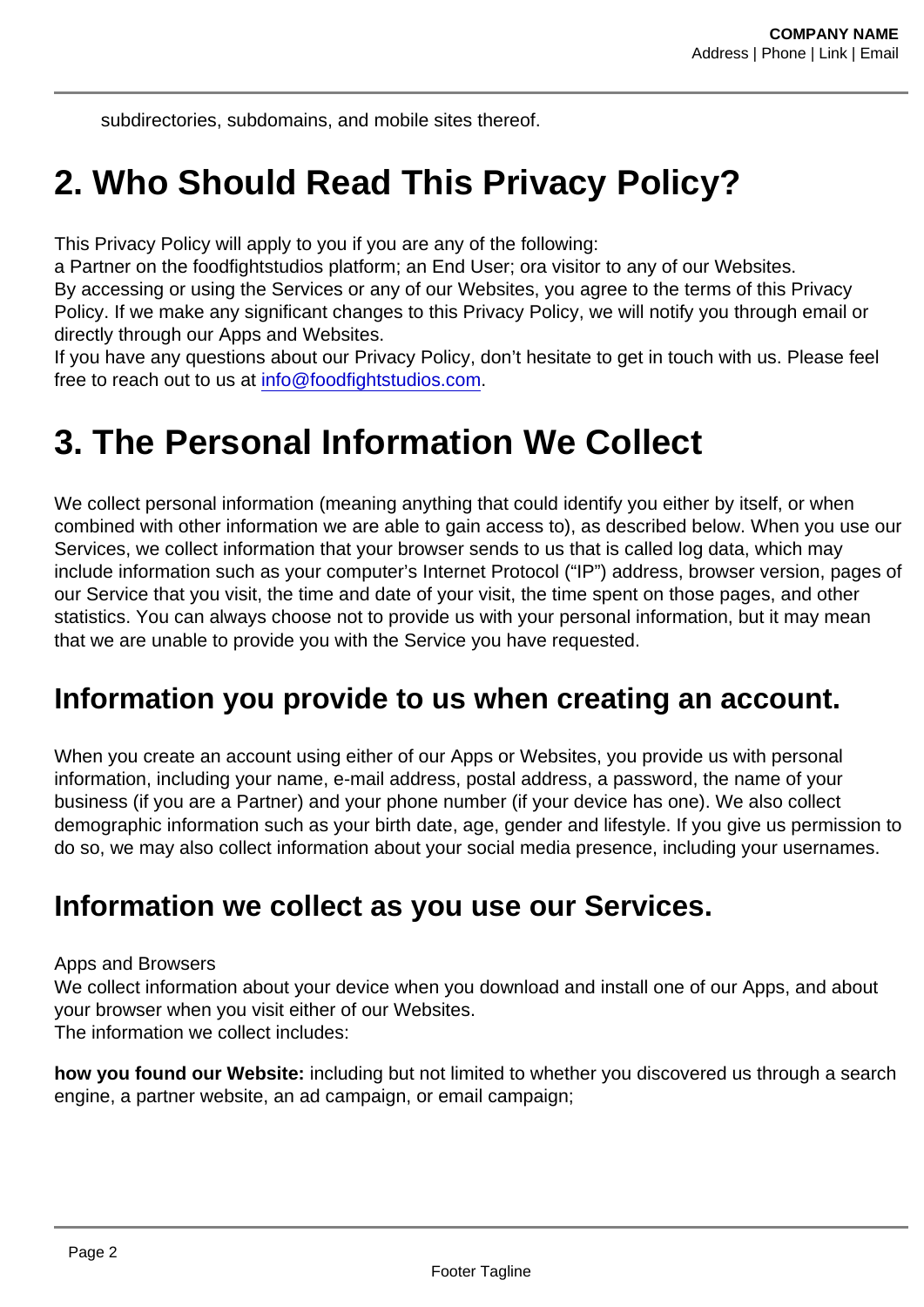**technical information:** your IP address, device type, language and region settings, and other details about how you interact with our Apps and Website; and

**location information:** if you have activated one of our Apps and permitted your mobile or other location-aware device to transmit location data, we will collect this automatically. This may include country, province, city, or neighbourhood information.

When Using Our Services

We collect personal information when you use our Services. This may include:

**areas of interest:** including the types of Partner offerings that interest you;

**referrals:** information about friends who referred you, or who you have referred to foodfightstudios;

**correspondence:** copies of correspondence, text, email and other communications you have with us or with Partners via the Apps;

**participation:** we will collect and retain the comments you make to the forums, bulletin boards, discussion groups, chat rooms, reviews, or other methods of communication that may be offered on or through our marketplace from time to time, including those you make on our social media pages;

**transaction details:** information about how you interact with the foodfightstudios, such as Partner offerings you view, purchase, redeem, and/or post, and the Partners you add to your favourites page; and

**financial account information:** we collect minimal financial information as needed for our payment processing partners in order to provide payments functionality to our Partners (such as your credit or debit card number, expiration date, and card verification number).

### **For Partners**

If you are a Partner, we will collect the following details about you:

**bank details:** in order to submit payments to you, we need to collect your bank account details;

**business related information:** your business name, a description of your business, titles, names, and bios of your staff members;

**availability and scheduling information:** information about your business calendars and staff availability from your foodfightstudios account(s);

**social media information:** information from your Facebook page, Instagram page, Twitter feed, LinkedIn profile, Google ratings and additional publicly available data; and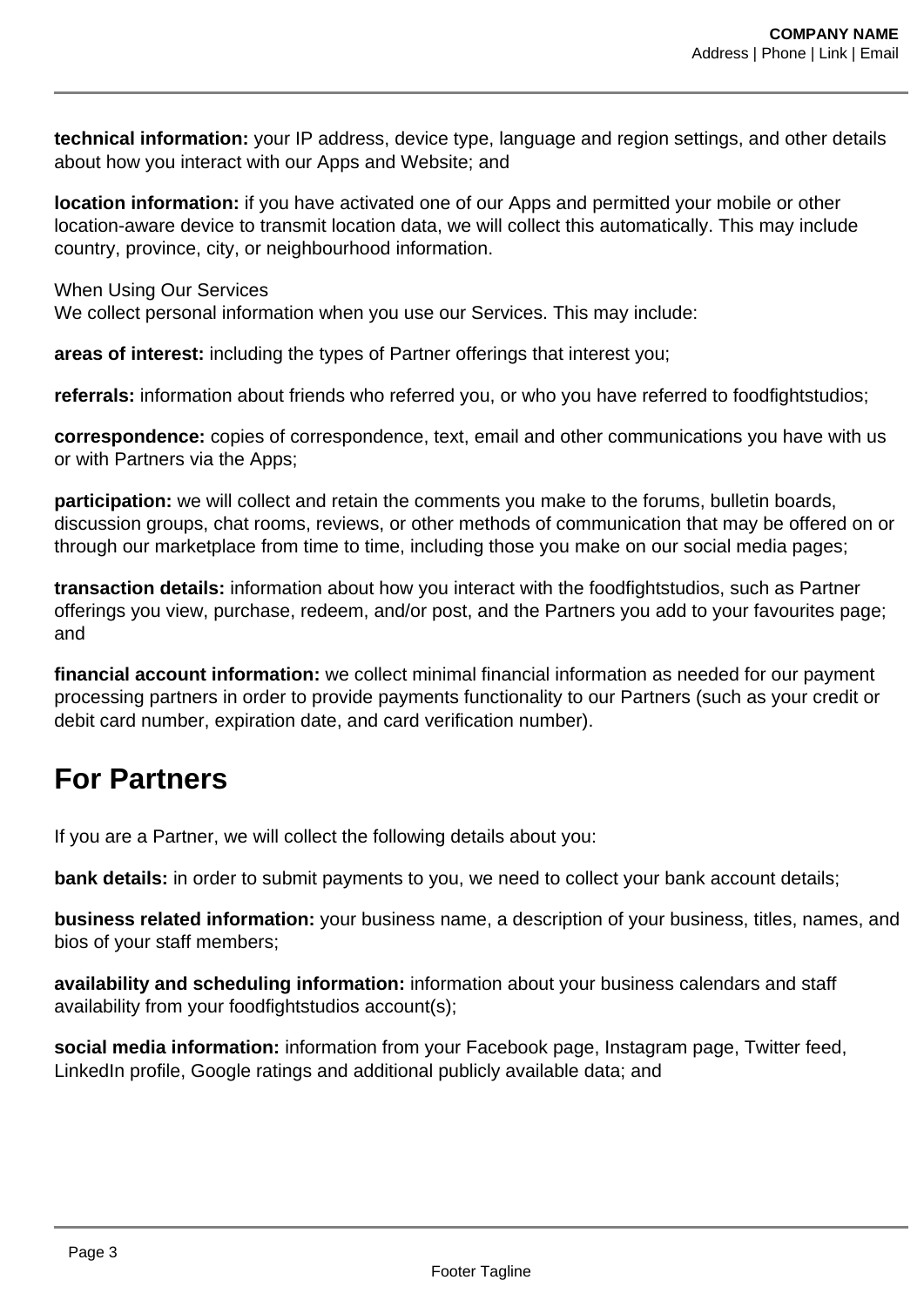**customer information:** where you upload your customer database to our servers, we will retain the personal information it contains subject to our Data Retention Policy in Section 8.

### **Third Parties**

We may receive personal information about you from other sources with which you have registered, Partners, business partners, affiliate entities (collectively, "Partners"), or other third parties. For example, if an End User creates an account on foodfightstudios through one of our registration partners, such as Google or Facebook, we may collect personal information from those websites. We may associate this information with the other personal information we have collected about you.

### **Information About Others**

Through your use of the Services, we may also collect information from you about someone else. If you provide foodfightstudios with personal information about someone else, you must ensure that you are authorised to disclose that information to foodfightstudios and that, without foodfightstudios taking any further steps required by applicable data protection or privacy laws, foodfightstudios may collect, use and disclose such information for the purposes described in this Policy. See Section 3 for more about referrals. If foodfightstudios has been given personal information about you by another user and you would not like us to retain it, please contact us using the details given in Section 2 above, and we will delete it.

# **4. Cookies, Pixel Tags, and Other Web Beacons**

A cookie is a small file of letters and numbers that we store on your browser or device if you agree. Pixel tags and web beacons are tiny graphic images placed on website pages or in our emails that allow us to determine whether you have performed specific actions. When you access these pages or open email messages, the pixel tags and web beacons generate a notice of that action to us or our service providers. These tools allow us to measure response to our communications and improve our web pages and promotions.

### **We use the following types of cookies:**

**necessary cookies.** These are cookies that are required for the operation of our Websites. They include, for example, cookies that enable you to log into secure areas of our Websites.

**Analytical/performance cookies.** These cookies allow us to recognise and count the number of visitors and to see how visitors move around our Websites. This helps us to improve the way they work, for example, by ensuring that users are finding what they are looking for easily. We use these to remember who you are and keep track of your preferences, e.g. the cities for which you want to be shown Partner offerings. We may also collect information about the website you were visiting before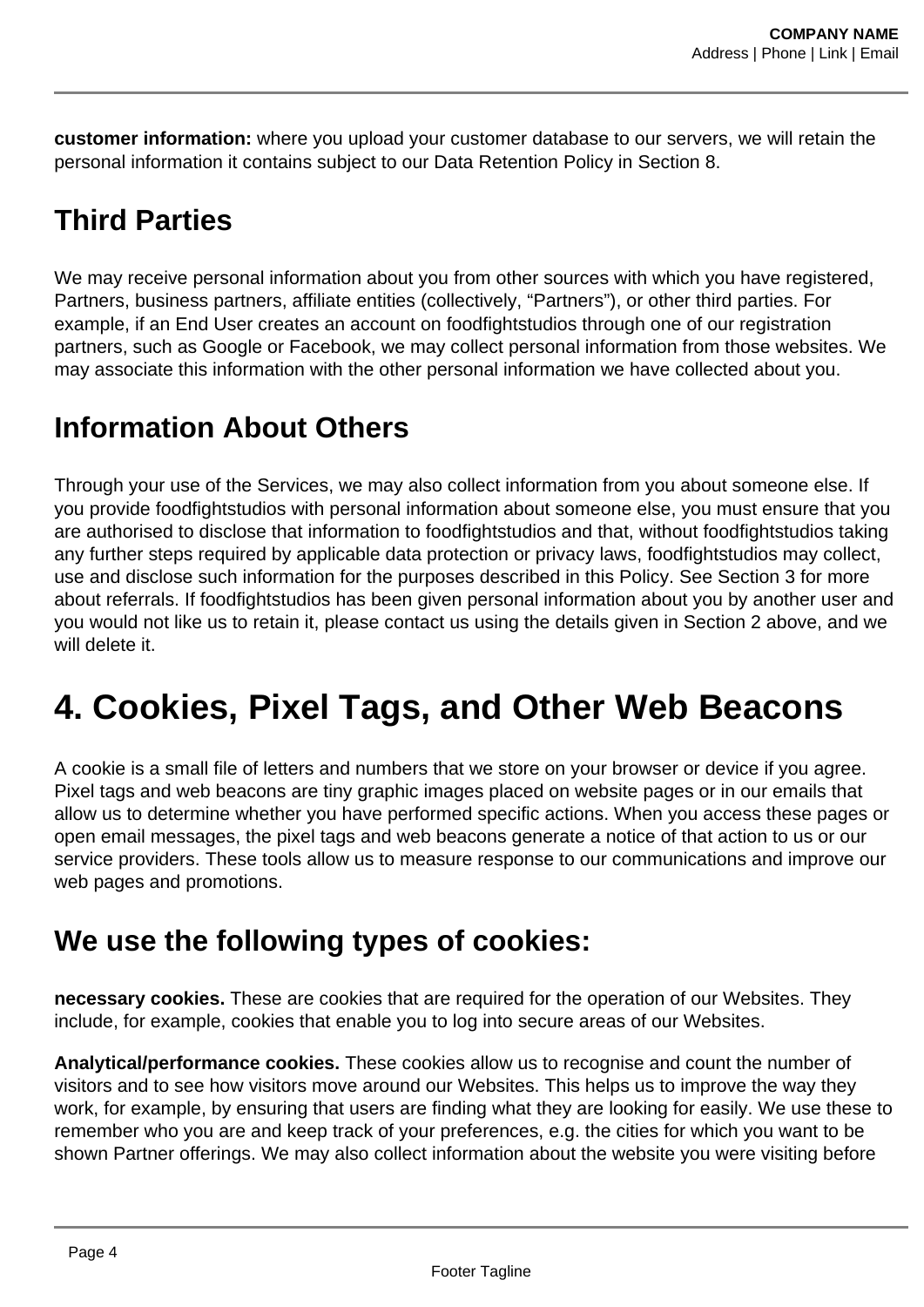you landed on one of our own, and the website you visit after you leave our own, if this information is supplied to us by your browser.

**Targeting and Remarketing Cookies from Third-party Advertising Networks.** foodfightstudios has relationships with third party advertising companies to place advertisements on our behalf onto other websites, and to perform tracking and reporting functions for our platform and our advertisements. These third parties may place cookies on your device which automatically collect information about your visit to one of our Websites, your IP address, your ISP and the browser you use. Information collected may be used, among other things, to deliver advertising targeted to your interests and to better understand the usage and visitation patterns of our platform and Websites. You can learn more about this type of remarketing below.

### **Remarketing Cookies**

You may notice that sometimes, after visiting a website, you see increased numbers of adverts from the site you visited. That's because the website you visited has placed a cookie on your web browser. Using that cookie and web analytics tools, the website owner will be able to show you adverts on thirdparty websites that they think you might be interested in. This cookie does not give access to your computer or mobile device, but may be able to identify you from other details.

### **Google Analytics**

Our Websites use Google Analytics to show relevant adverts to users who have previously visited us as they browse the web. This enables us to tailor our marketing to better suit your needs and only display ads that are relevant to you. You may see foodfightstudios or one of our Partners in search results pages (using Google Adwords), on YouTube, in banner adverts on Gmail and on other services run by Google.

Any information collected will be used in accordance with our own privacy policy and **Google's privacy policy**. If you do not wish to see ads, you can:

opt out of Google's use of cookies through **Google's Ads Settings**

refuse the use of cookies by downloading and installing **Google Analytics Opt-out Browser Add-on**.

### **Facebook Remarketing**

We also use similar targeted advertising technology to ensure that we only serve people with adverts on their Facebook pages that are relevant to them. To enable us to do this, we include a piece of code on our websites, called the Facebook Pixel. The information collected, for example which pages you visited, which device you used and what actions you took, will be used in accordance with our own privacy policy, as well as Facebook's privacy policies. The Facebook Pixel only lasts for sixty (60) days. Using the Facebook Pixel, we can also remarket adverts to you through Instagram, which is owned by Facebook. You can set preferences for how Facebook advertises to you using your **Facebook ad preferences**.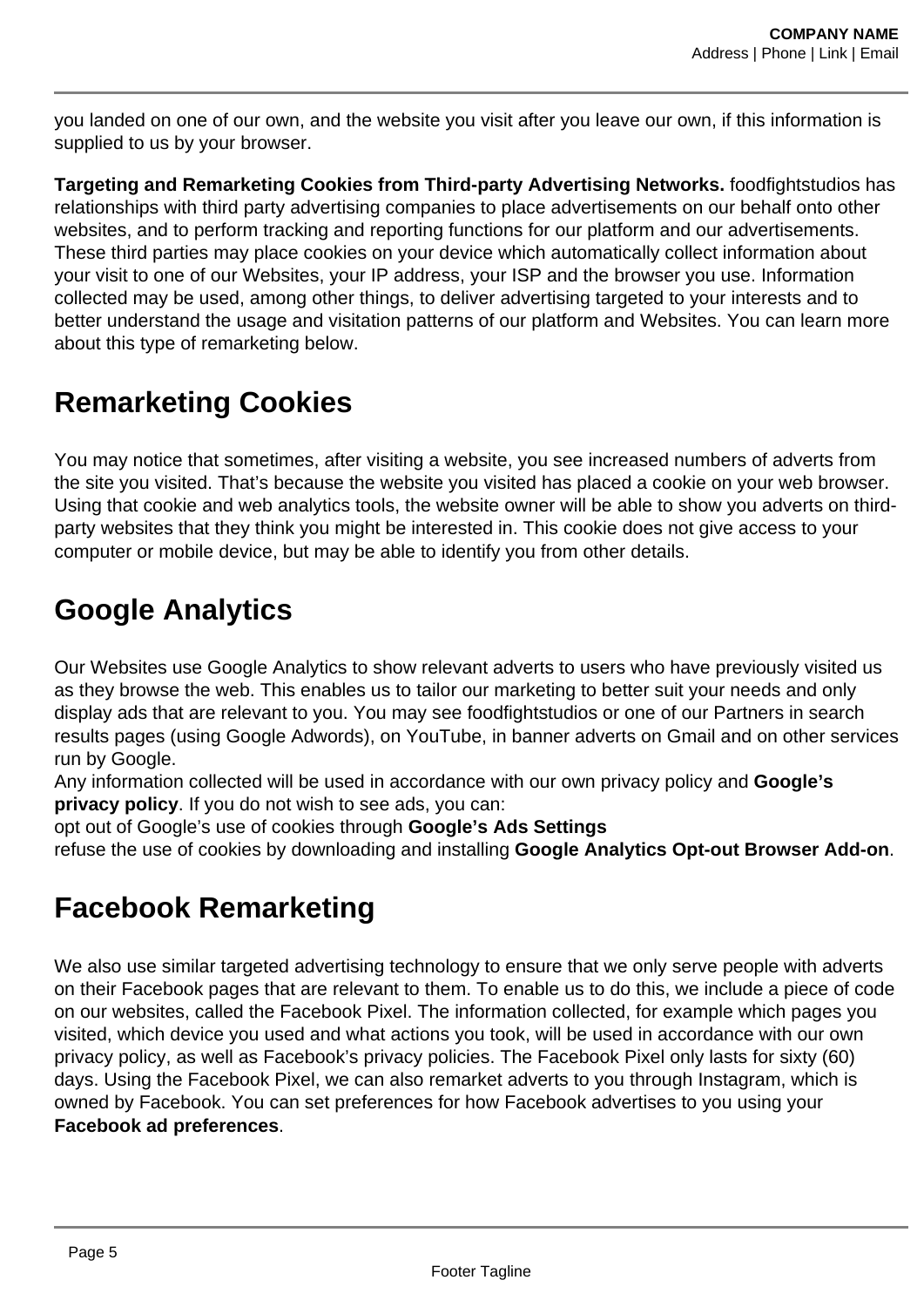### **Opting Out of Cookies**

You can refuse to accept some or all cookies by modifying settings within your browser. For guidance on how to do this, please visit http://www.aboutcookies.org. However, if you block strictly necessary cookies, you may be unable to access certain parts of our Websites. If you wish to opt out of remarketing cookies, please visit the **Network Advertising Initiative Opt-out Page**.

## **5. How We Use Your Personal Information**

We will only use your personal information when the law allows us to. Most commonly, we will use your personal information in the following circumstances:

where we need to perform a contract with you (e.g. to create an appointment or to process a payment);

where it is necessary for our legitimate interests (or those of a third party) and your interests and fundamental rights do not override those interests (see the "Legitimate Interests" section below); and

where we need to comply with a legal or regulatory obligation.

#### **We may use personal information held about you in order to:**

provide you with offers for products and services from participating Partners, including offers based on variables such as stated and anticipated customer interests, personal characteristics, or location;

recommend certain Partners offerings to you (e.g., to suggest Partners to add to your favourites page or remind you when it's time to rebook a service);

facilitate and fulfil requests for appointments for Partner offerings, including their purchase and redemption;

evaluate eligibility of customers for certain offers, products or services, and evaluate the types of offers, products or services that may be of interest to End users;

track redemption of Partner offerings and perform other analytics;

improve our Services, including performing analysis, tracking your use of the Services for the purposes of displaying advertising and content;

provide customer support, including to our Partners or business partners;

communicate and provide additional information that may be of interest to you or Partner clients about foodfightstudios and our Partners and business partners, such as foodfightstudios news, special offers and coupons, announcements, and marketing materials;

send you reminders, technical notices, updates, security alerts and support and administrative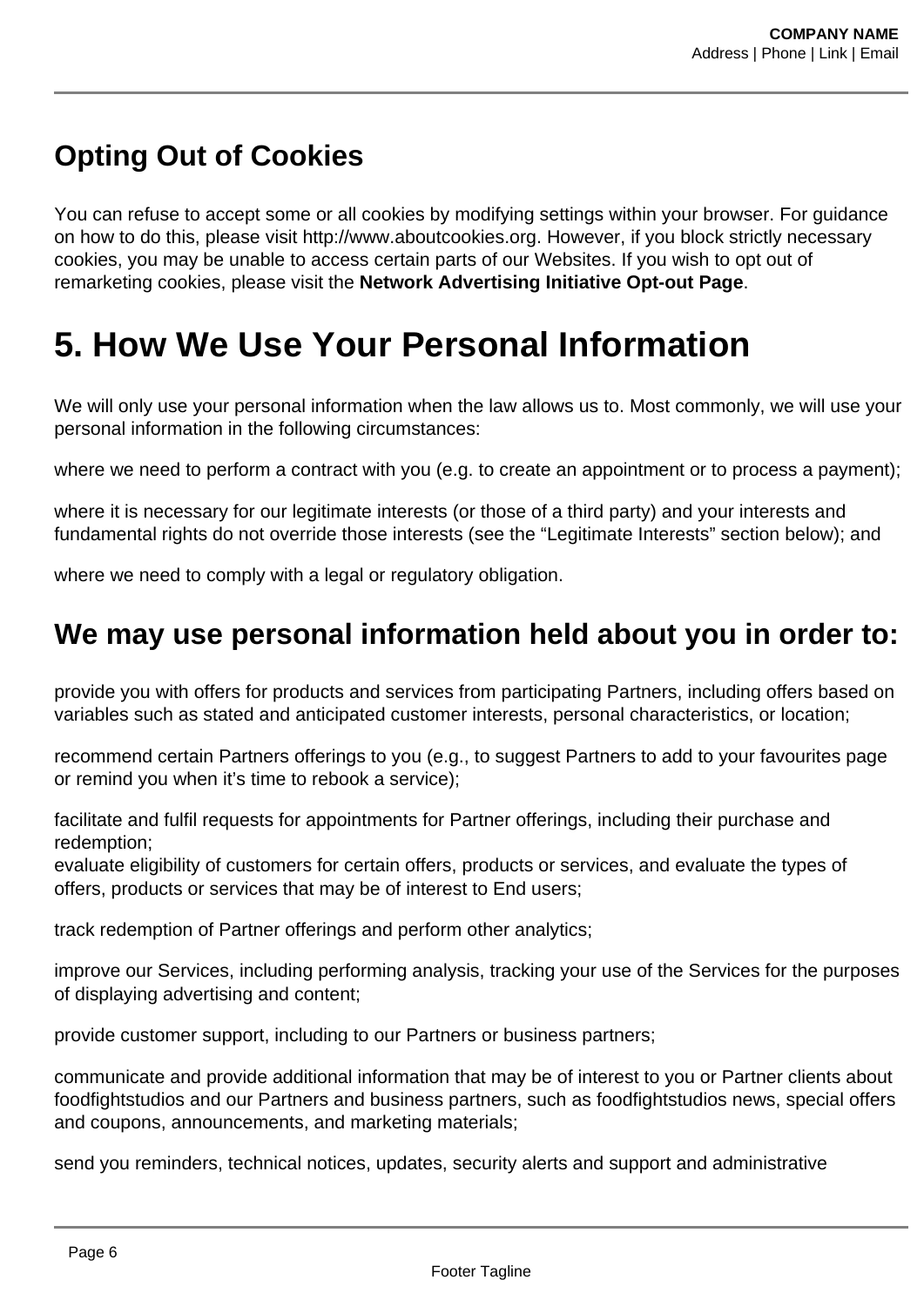#### messages;

provide advertisements to you through the Services, email messages, text messages, applications, push notifications, or other methods of communication;

administer surveys, sweepstakes, contests, or other promotional activities or events sponsored by us or our partners;

manage our everyday business needs such as administration of the Services, forum management, fulfilment, analytics, fraud prevention, enforcement of our corporate reporting obligations, terms of use, or to comply with the law.

Your information will be treated in accordance with applicable data protection law.

## **6. Legitimate Interests**

We may rely on legitimate interests to process your personal information, provided that your interests do not override our own. Where we rely on legitimate interests, these interests are:

providing, maintaining, and improving the Services to meet the needs of our End Users and Partners;

understanding how the Services are used to improve their performance in the future; customising the Services to provide you with a better user experience;

marketing to inform End Users and Partners about other Services we offer that might benefit or interest them;

detecting, preventing, or otherwise addressing fraud, abuse, security, or technical issues with our services; and

enforcing legal claims.

# **7. Keeping Your Personal Information Safe**

We employ a variety of physical and technical measures to keep your personal information safe and to prevent unauthorised access to, use or disclosure of it. Databases are stored on secure servers and we control who has access to them (using both physical and electronic means).

Where we have given you (or where you have chosen) a password which enables you to access our Services, you are responsible for keeping this password confidential. We ask you not to share a password with anyone. We cannot absolutely guarantee the security of the internet, external networks, or your own device, accordingly any online communications (e.g. information provided by e-mail, through our Website or our Apps) are at your own risk.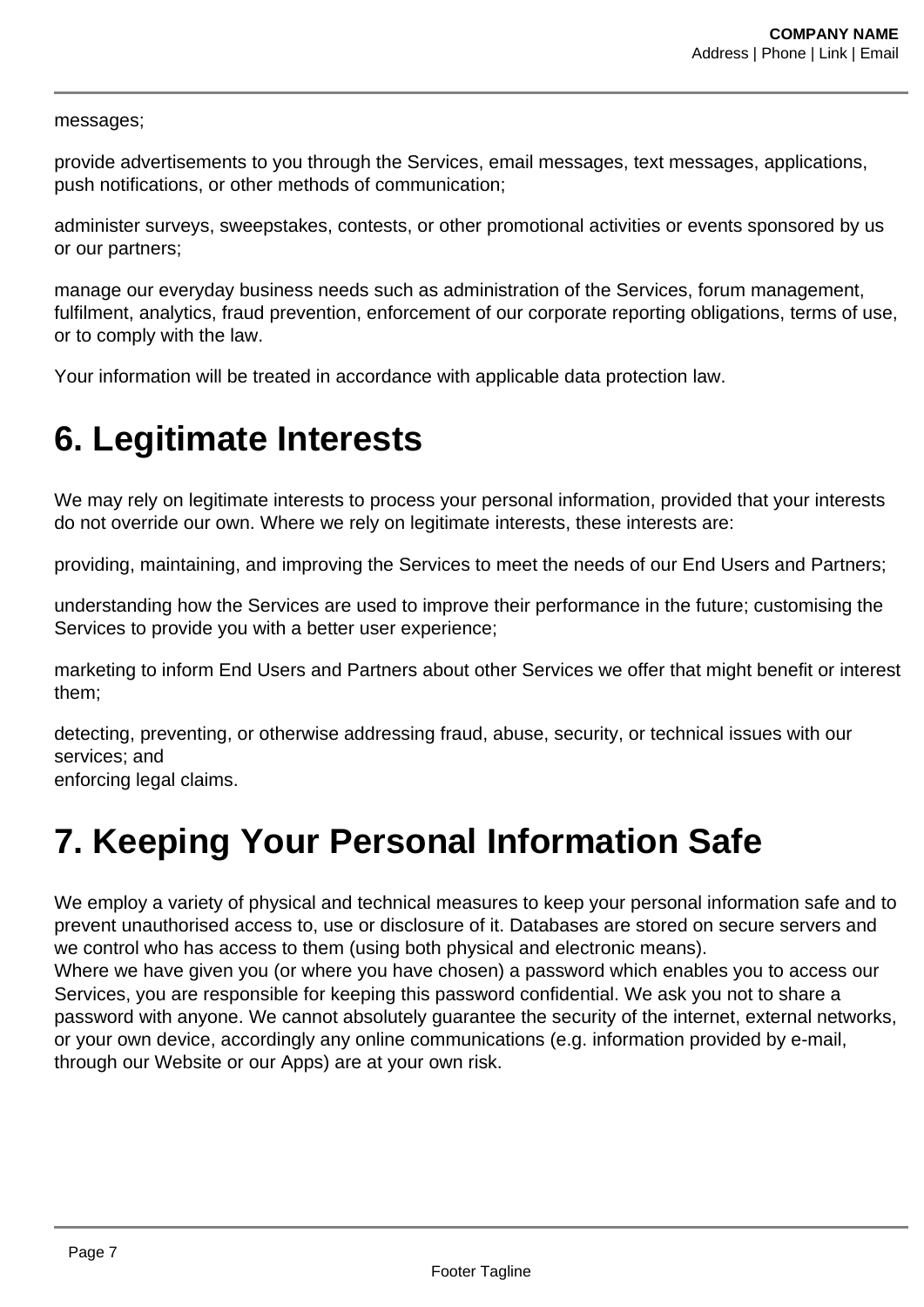## **8. Storage and Retention**

#### **Where we store your personal information**

We are a multinational company with group companies in New Zealand, Pakistan, and the United Arab Emirates. Where possible, our data is hosted and stored within secured environments in the region closer to the country of residence of our partners. We will take all steps reasonably necessary to ensure that any transferred personal information is treated securely and in accordance with applicable data protection laws.

### **Data Retention**

foodfightstudios will store personal data as long as Partner accounts continue to use our software and retain information for audit and compliance purposes thereafter. Users may elect to have their data removed from foodfightstudios either by contacting the Partner directly or by contacting on foodfightstudios. In the case that a Partner explicitly indicates their intention to cease to use our software and have their data deleted, personally identifiable information stored with their account shall be encrypted and/or removed. Other information related to activity on the Apps will be retained for reporting and analytical purposes, or other purposes at set forth in Section 9.

# **9. Disclosing Your Personal Information**

Except as otherwise stated in this Privacy Policy, we do not sell, trade, rent, or otherwise share the personal information that we collect with third parties, unless you ask or authorise us to do so. However, there are occasions where we may need to disclose your personal information.

Where we do so, any such disclosure will be on the basis that these third parties are required to keep the information we give them confidential and secure, and will not use it for any other purpose than to carry out the services they are performing for us. We may disclose personal information as follows:

to affiliated companies (e.g., subsidiaries and other companies owned by or controlled by foodfightstudios);

to service providers that are hired by us to provide administrative and communication services on our behalf, such as website hosting, the processing and delivery of mailings, providing customer support, or providing credit card processing services;

to Partners where you have purchased services from a Partner through foodfightstudios, or participated in an offer, contest or other activity sponsored or offered through foodfightstudios on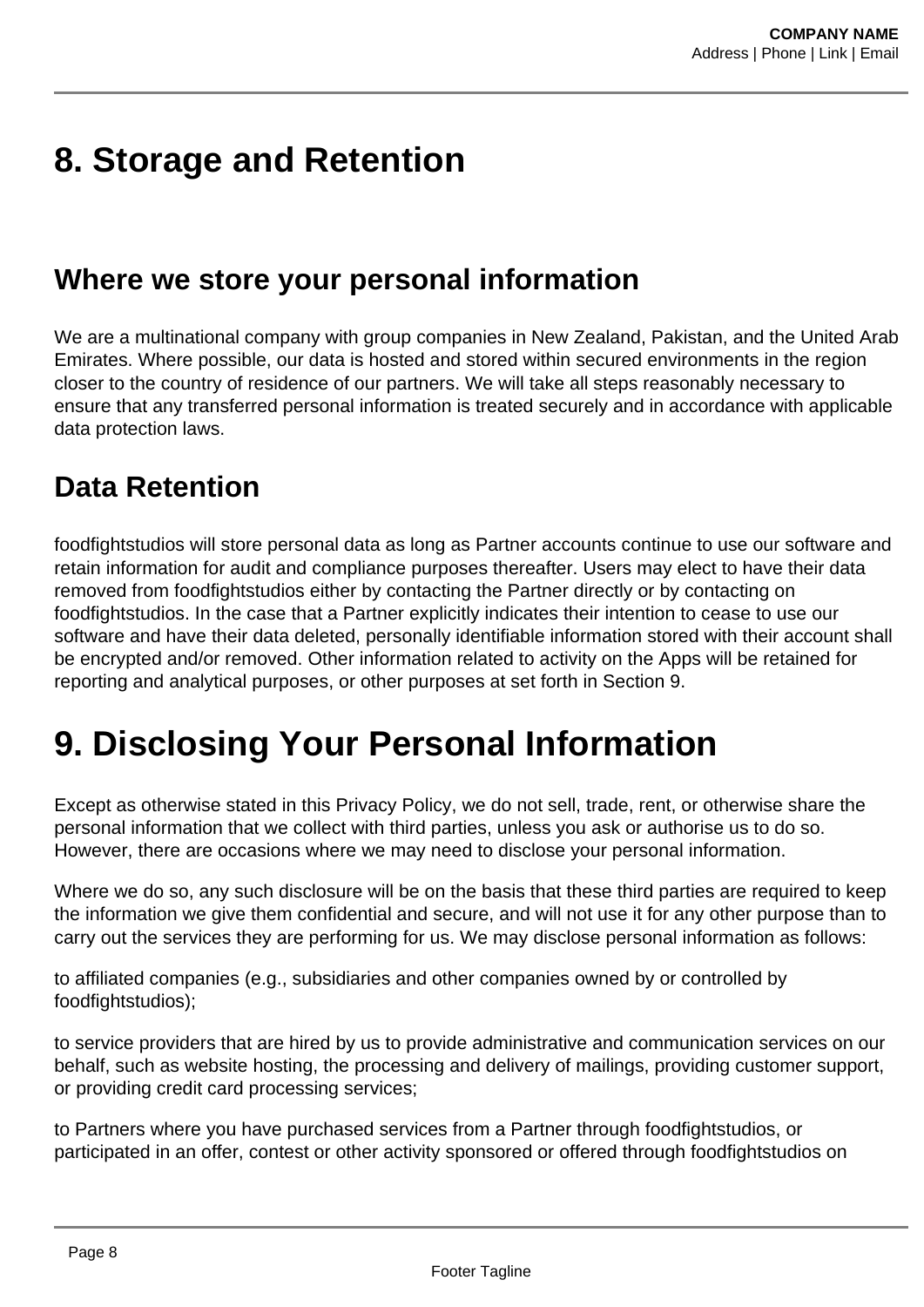behalf of the Partner. We may also provide Partners with other personal information about you on your foodfightstudios account to send customised offers, to validate the purchases, to aid and troubleshoot redemption, to combat fraud, as part of legal proceedings affecting foodfightstudios and the Partner, to facilitate a direct relationship between Partners and customers, and to enable Partners to communicate electronically with customers who make purchases from the Partner;

when you rate or review a Service which you have purchased, your rating, review, photo, your first name and last initial will be published on the foodfightstudios app and may appear on third party websites. For Partners whose businesses have received reviews on the foodfightstudios Marketplace, these reviews may be syndicated on third party websites;

to business partners and other advertisers as part of an offer, contest, distribution partnership, or other activity that is provided by or in conjunction with foodfightstudios and its business partners and in which you have elected to participate. For example, if you are referred to foodfightstudios from a business partner's website or through an invitation facilitated by or in conjunction with a foodfightstudios business partner, foodfightstudios may provide that business partner with contact information and transactional information;

to the public when any user of the foodfightstudios access your favourites page. You may, however, hide this information from the public by marking your favourites page as private;

to third parties to whom we may choose to sell, transfer, or merge parts of our business or our assets. Alternatively, we may seek to acquire other businesses or merge with them. If a change happens to our business, then the new owners may use your personal information in the same way as set out in this policy; and

to our professional advisors.

### **If You Are a Partner**

We may share some or all of your personal information, including but not limited to booking information, staff member names, Partner offerings, ratings and reviews, prices and discounts, appointment availability, and related data (collectively "Partner Information") with end users who have signed up or registered for foodfightstudios and with foodfightstudios business partners and affiliates with which foodfightstudios is working:

we may feed Partner information to third party websites (excluding customer lists), which may result in Partner information appearing on a third-party website, mobile application or in search engine results; and such results may include a corresponding link to schedule an appointment through foodfightstudios;

foodfightstudios may contact Partner employees through email to invite them to create a foodfightstudios account with a restricted login;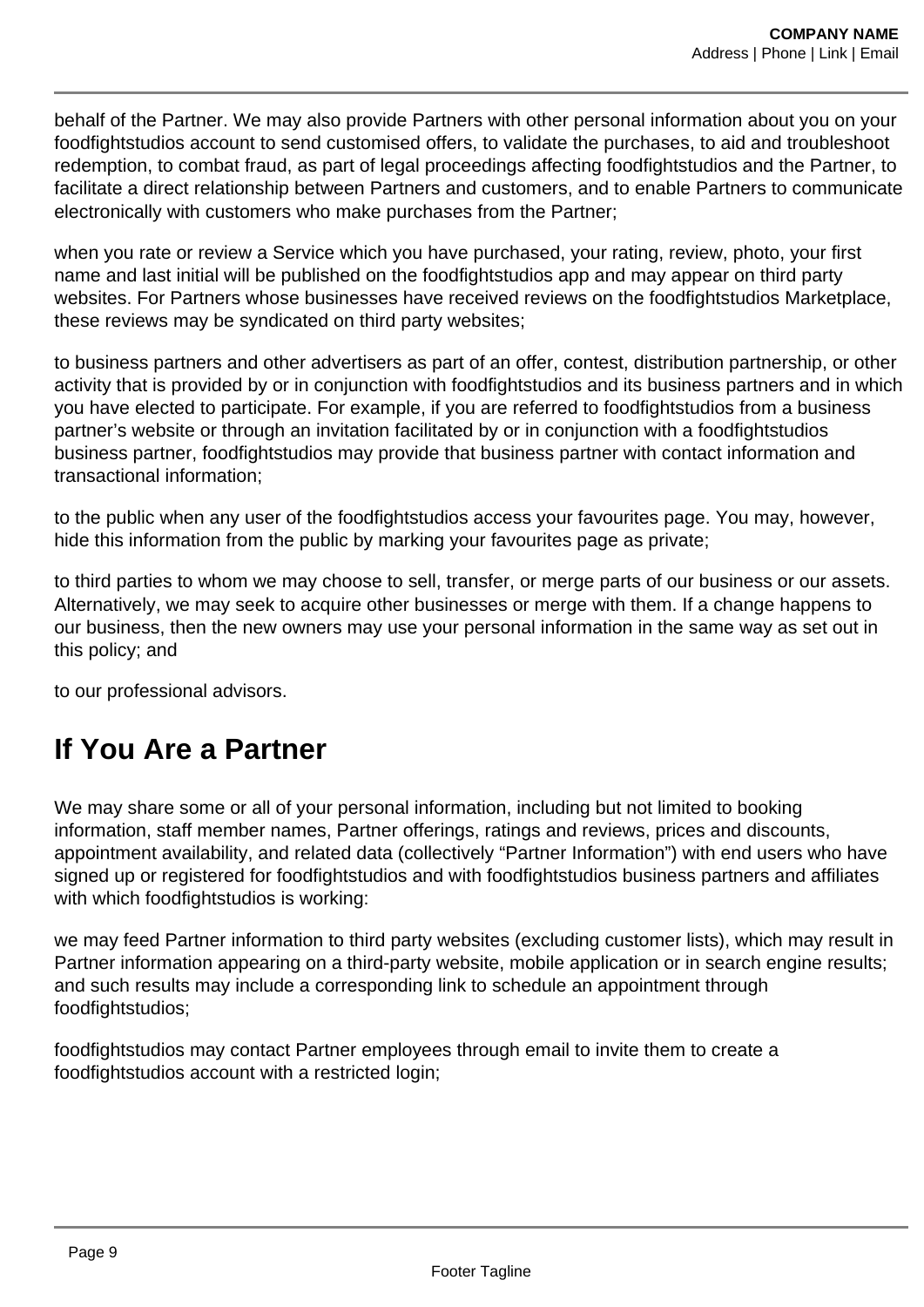we may use certain contact information to promote your goods and services through a variety of online and offline advertising and promotional media, including, but not limited to Google, Google AdWords, Facebook Ads, Twitter, e-mail distribution lists, and third-party business partners and affiliates; or

if you have participated in any joint Partner offerings or promotions with other Partners, foodfightstudios may disclose your personal information to its Partners and/or advertisers, as part of such offer, contest, or other activity that is provided by or in conjunction with foodfightstudios and its business partners and in which you have elected to participate.

### **Aggregated Data**

We may use aggregated non-personally identifiable data to:

- assist us to better understand how our customers are using the Services,
- provide our customers with further information regarding the uses and benefits of the Services,
- enhance small business productivity, including by creating useful business insights from that aggregated data and allowing you to benchmark your business's performance against that aggregated data, and
- otherwise to improve the Services.

### **10. Disclosures Required by Law**

We are subject to the law like everyone else. We may be required to give information to legal and/or regulatory authorities if they so request, or if they have the proper authorisation such as a search warrant or court order.

We also may need to retain and disclose certain personal information about you to legal and/or regulatory authorities and to appropriate agencies to conduct anti-money laundering checks and to assist with fraud prevention. We will disclose this information as is required by law.

# **11. Links to Third Party Websites**

This Privacy Policy applies solely to the personal information collected by foodfightstudios and does not apply to third party websites. foodfightstudios is not responsible for the privacy policies of third party websites. You should read the privacy policies of other websites before providing them with any personal information about you.

# **12. Your Rights**